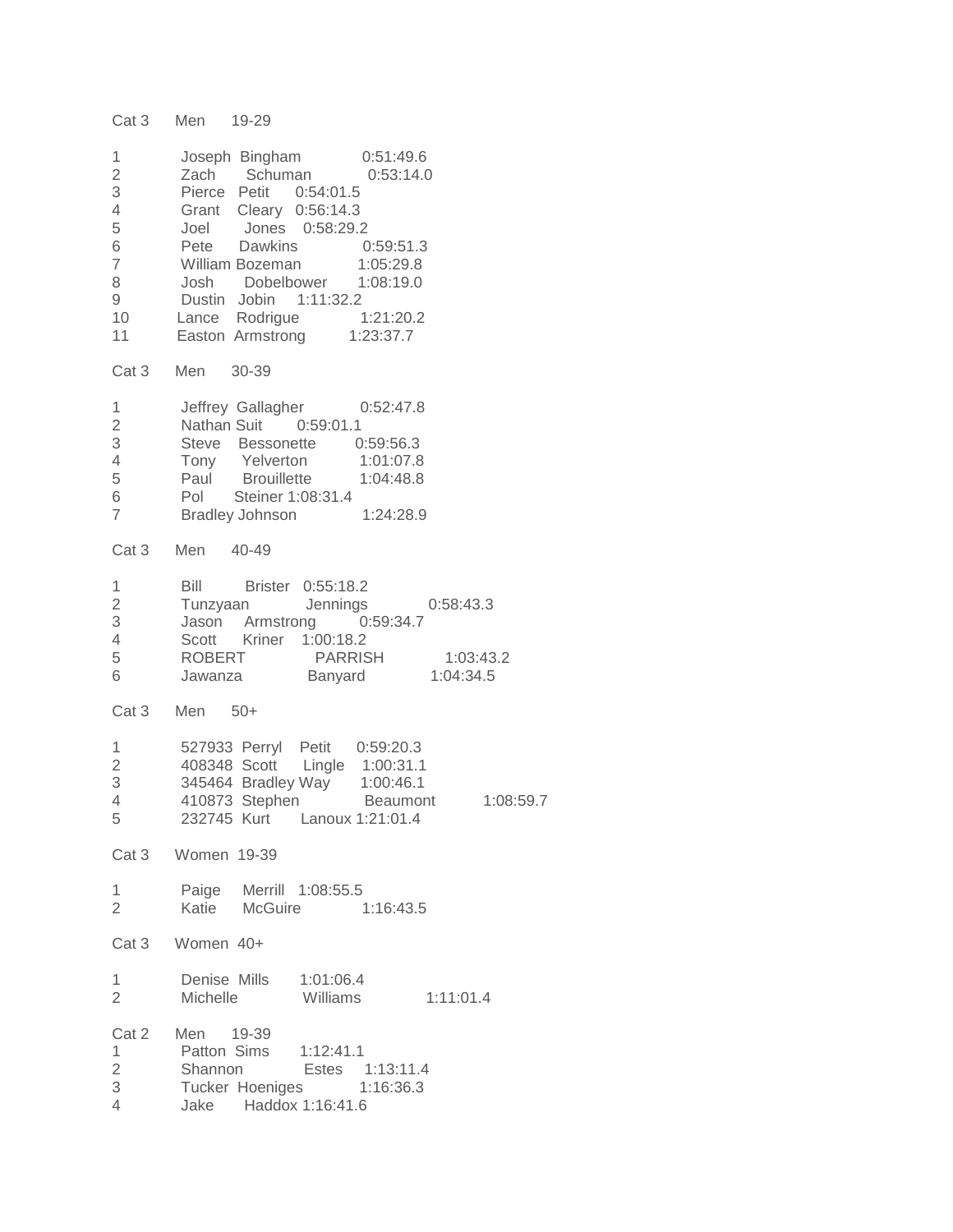5 Michael Rasch 1:16:47.1 6 Corey Mouton 1:17:24.9 7 Heath Morrison 1:18:51.2<br>8 Phillip Dugger 1:20:03.0 Phillip Dugger 1:20:03.0 9 Kyle Peveto 1:21:48.7 10 Jose Fallas 1:25:46.6 11 Adam Rouillier 1:26:05.8 12 Casey Rogers 1:27:04.1 13 Brian Frederick 1:32:35.9 Cat 2 Men 40-49 1 Edward Hobgood 1:16:36.2 2 Eric Heyl 1:19:12.1<br>3 Gregory Mazzaferro 3 Gregory Mazzaferro 1:20:17.8<br>4 Trev Herron 1:21:06.7 4 Trey Herron 1:21:06.7 5 Dan Purvis 1:22:06.3 6 Duane Misko 1:23:22.0 7 Jeremy Wesson 1:24:57.3 8 james walker 1:25:05.1<br>9 Chris Wise 1:27:48.8 Wise 1:27:48.8<br>1:35:56.2 10 David Tufts 1:35:56.2 11 Jeff Christie 1:40:50.3 Cat  $2$  Men  $50+$ 1 Joseph Hall 1:17:54.6 2 John Noblin 1:19:03.2 3 Jack Porter 1:26:07.2 4 Mark Murphy 1:33:13.1 Cat 2 Women 1 Tiffany Landry 1:25:28.7 2 Donna Mellott 1:32:38.9 Cat 1 Men 19-39 1 Eric Nelson 1:31:43.3 2 Brandon Lee 1:31:47.6 3 Jack White 1:35:41.8 Cat 1 Men  $40+$ 1 Scott Kuppersmith 1:31:46.4 2 Jason Betz 1:36:17.4 Byron Gray 1:39:23.7 4 Jeremy Polk 1:41:30.8<br>5 Rolando Roman Rolando Roman 1:44:00.1 6 Bryan Ralston 1:46:37.2 7 Matthew Perkins 1:48:35.8 Cat 1 Women 1 Heather Nelson 1:54:25.6